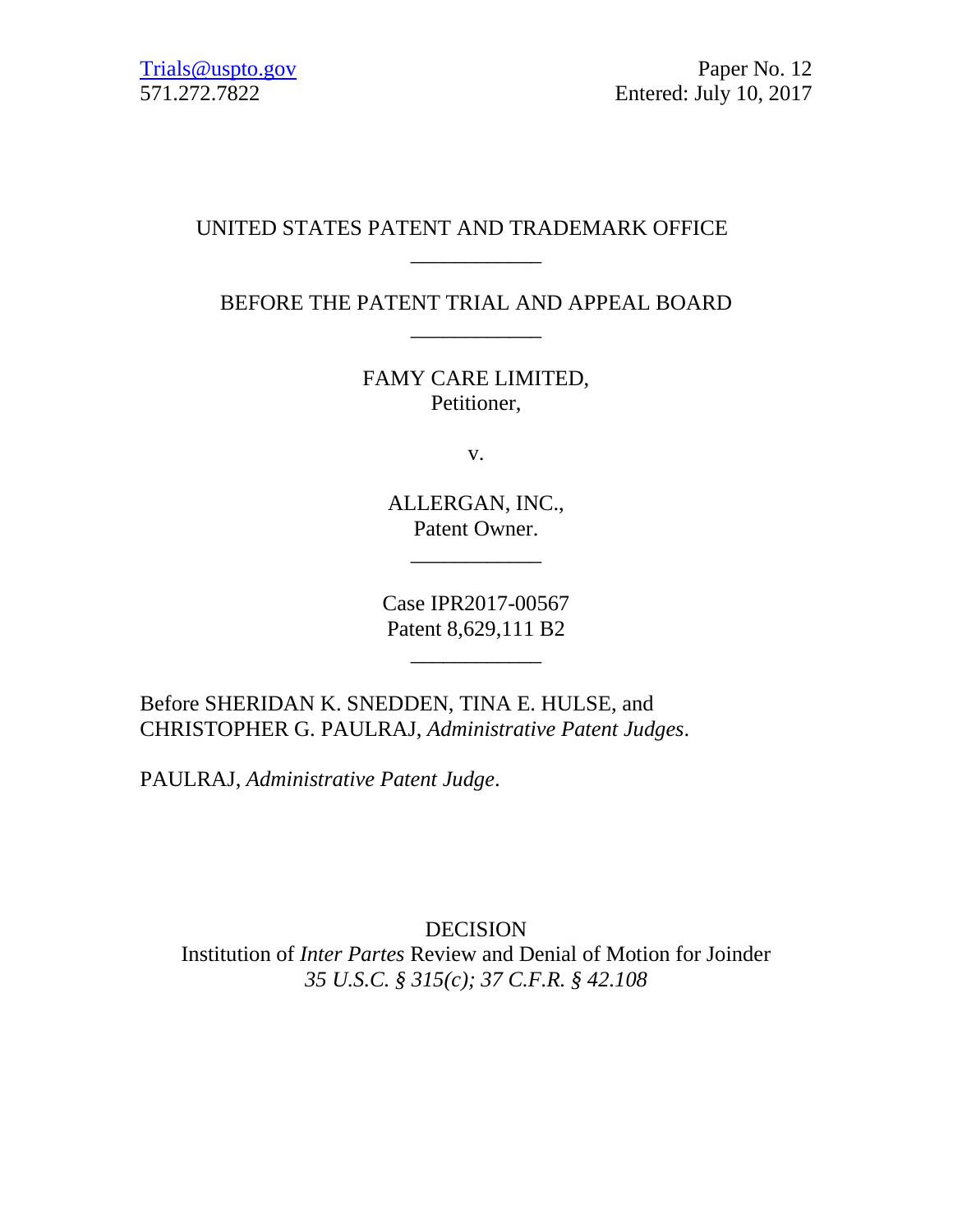#### I. INTRODUCTION

Famy Care Limited ("Famy Care" or "Petitioner") filed a Petition, seeking an *inter partes* review of claims 1–27 of U.S. Patent No. 8,629,111 B2 ("the '111 patent," Ex. 1001). Paper 4 ("Pet"). ). Allergan, Inc. ("Allergan" or "Patent Owner") did not file a Preliminary Response to the Petition.

Along with the Petition, Petitioner filed a Motion for Joinder to join this proceeding with *Mylan Pharmaceuticals Inc. v. Allergan, Inc.*, IPR2016-01128. Paper 5 ("Mot"). Patent Owner filed an Opposition to the Motion for Joinder. Paper 9.

For the reasons stated below, we deny Petitioner's motion for joinder.

As for the Petition, we have jurisdiction under 35 U.S.C. § 314, which provides that an *inter partes* review may not be instituted "unless . . . there is a reasonable likelihood that the petitioner would prevail with respect to at least 1 of the claims challenged in the petition." 35 U.S.C. § 314(a). Upon considering the Petition, we determine that Petitioner has established a reasonable likelihood that it would prevail in showing the unpatentability of claims 1–27. Accordingly, we institute an *inter partes* review of those claims.

### *A. Related Proceedings*

The parties identify petitions for *inter partes* review previously filed by other petitioners that challenge the claims of the '111 patent and related patents. Pet. 4–5; Paper 8, 2–3. Certain petitions were terminated before decisions on institution were entered. *Id.* Other petitions have been granted and *inter partes* review has been instituted for the following U.S. Patents: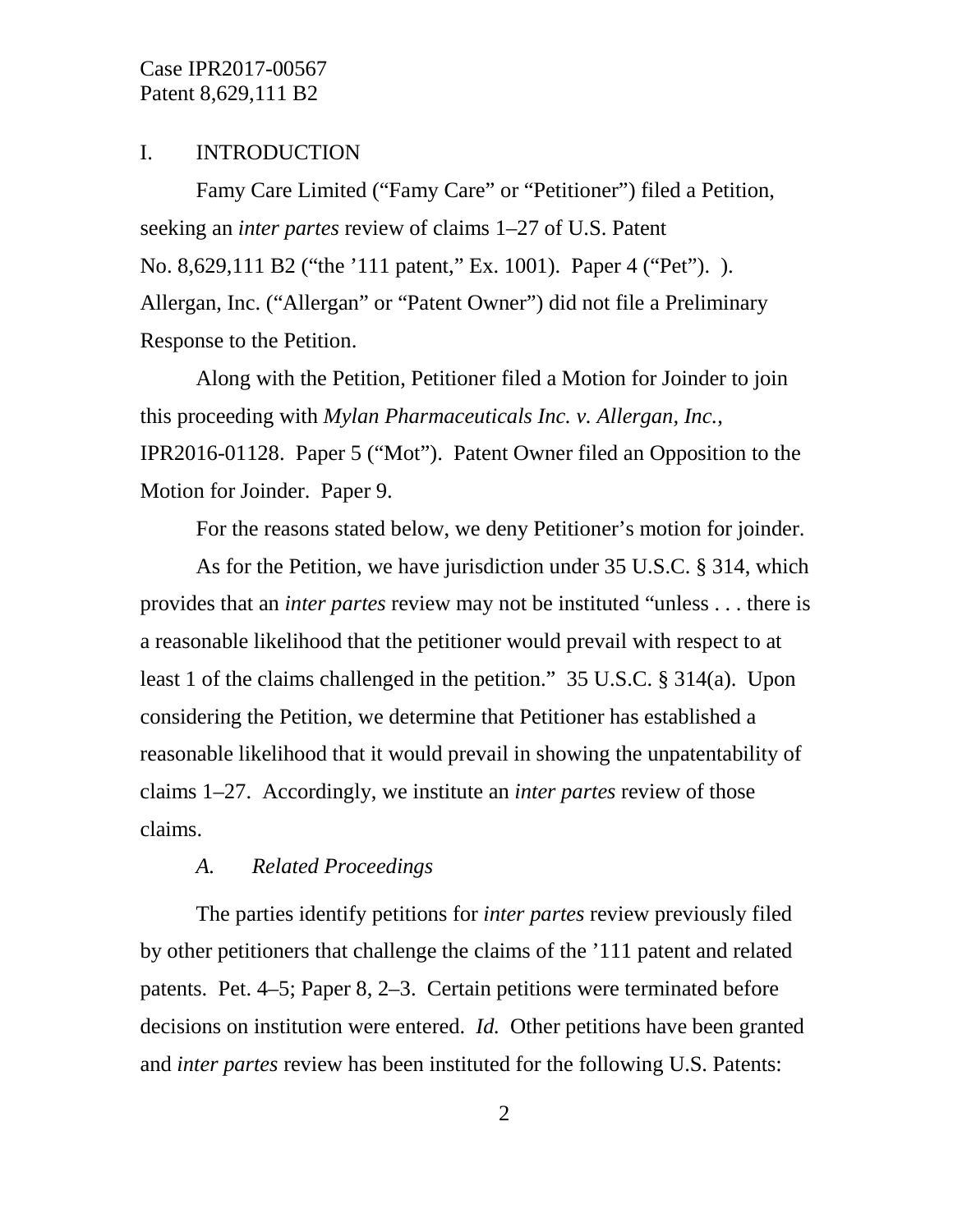U.S. Patent No. 8,633,162 (IPR2016-01130, IPR2017-00599, IPR2017- 00583); U.S. Patent No. 8,685,930 (IPR2016-01127, IPR2017-00594, IPR2017-00576); U.S. Patent No. 8,629,111 (IPR2016-01128, IPR2017- 00596, IPR2017-00578); U.S. Patent No. 8,642,556 (IPR2016-01129, IPR2017-00598, IPR2017-00579); U.S. Patent No. 8,648,048 (IPR2016- 01131, IPR2017-00600, IPR2017-00585); and U.S. Patent No. 9,248,191 (IPR2016-01132, IPR2017-00601, IPR2017-00586). Paper 8, 2–3.

The parties also identify several district court cases that may affect or be affected by a decision in this proceeding: *Allergan, Inc. v. Teva Pharmaceuticals USA, Inc.*, No. 2:15-cv-01455 (E.D. Tex.); *Allergan, Inc., v. Innopharma, Inc.*, No. 2:15-cv-1504 (E.D. Tex.); *Allergan, Inc. v. Famy Care, Ltd.*, No. 2:16-cv-0401 (E.D. Tex.); and *Allergan, Inc. v. DEVA Holding AS*, No. 2:16-cv-1447 (E.D. Tex.). Pet. 5; Paper 8, 2.

Petitioner has also sought *inter partes* review for related patents in the following proceedings: IPR2017-00566 (U.S. Patent No. 8,648,048 B2), IPR2017-00568 (U.S. Patent No. 8,633,162 B2), IPR2017-00569 (U.S. Patent No. 9,248,191 B2), IPR2017-00570 (U.S. Patent No. 8,642,556 B2), and IPR2017-00571 (U.S. Patent No. 8,685,930 B2).

*B. The '111 Patent (Ex. 1001)*

The '111 patent generally relates to methods of providing therapeutic effects using cyclosporin components, and more specifically to a formulation containing, *inter alia*, cyclosporin-A ("CsA") and castor oil emulsions for treating dry eye syndrome (i.e., keratoconjunctivitis sicca). Ex. 1001, 1:18–20, 1:58–65, 2:63–64. According to the specification, the prior art recognized the use of emulsions containing CsA and CsA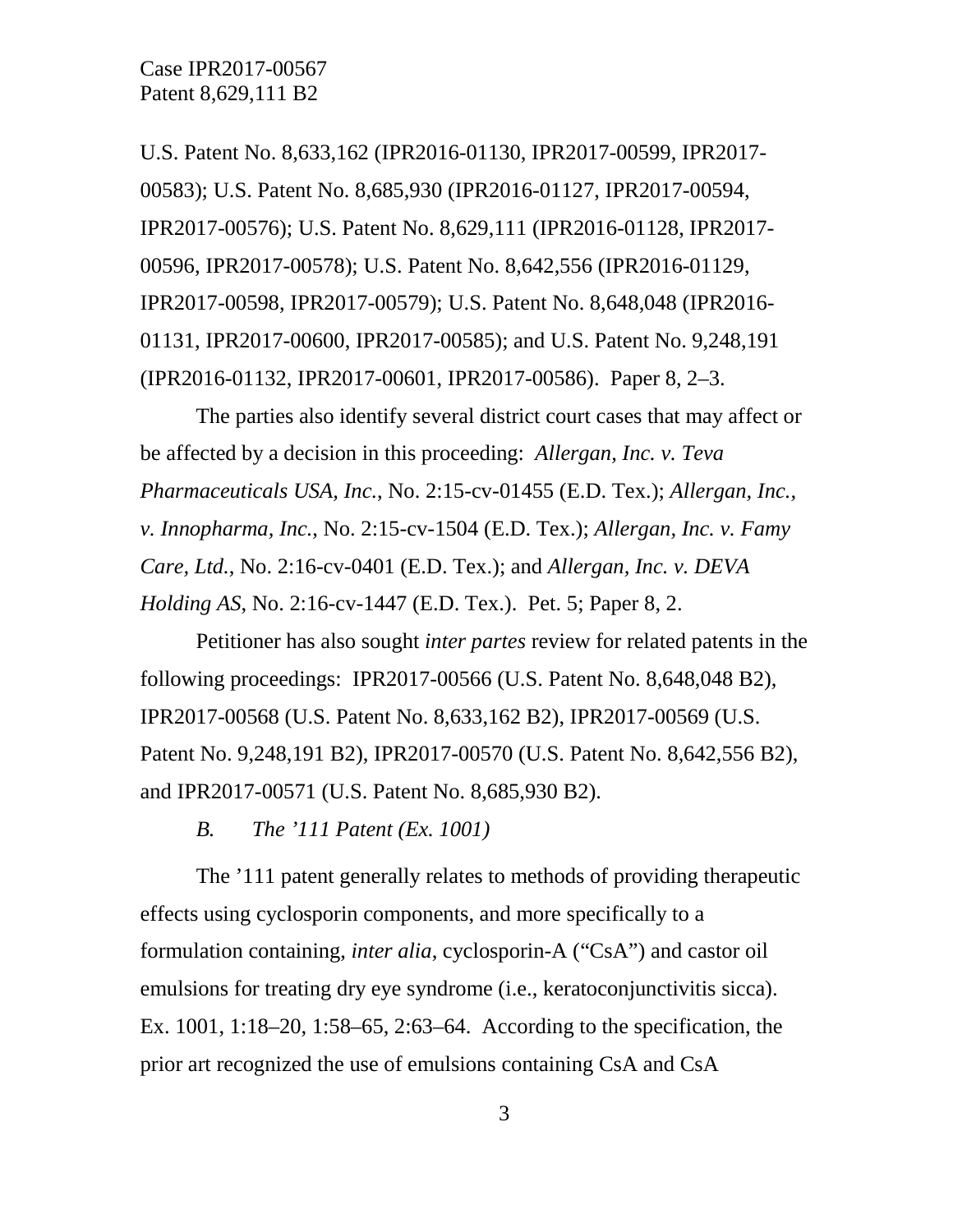derivatives to treat ophthalmic conditions. *Id.* at 1:26–65. The specification notes, however, that "[o]ver time, it has been apparent that cyclosporin A emulsions for ophthalmic use preferably have less than 0.2% by weight of cylcosporin A." *Id.* at 1:66–2:1. Moreover, if reduced amounts of CsA are used, reduced amounts of castor oil are needed because one of the functions of castor oil is to solubilize cyclosporin A. *Id.* at 1:66–2:6.

Accordingly, the specification states that "[i]t has been found that the relatively increased amounts of hydrophobic component together with relatively reduced, yet therapeutically effective, amounts of cyclosporin component provide substantial and advantageous benefits." *Id.* at 2:35–38. The relatively high concentration of hydrophobic component provides for a more rapid breaking down of the emulsion in the eye, which reduces vision distortion and/or facilitates the therapeutic efficacy of the composition. *Id.* at 2:42–48. Furthermore, using reduced amounts of cyclosporin component mitigates against undesirable side effects or potential drug interactions. *Id.* at 2:48–51.

The patent identifies two particular compositions that were selected for further testing, as shown below:

|                             | Composition I<br>$wt$ % | Composition II<br>wt % |  |
|-----------------------------|-------------------------|------------------------|--|
| Cyclosporin A               | 0.1                     | 0.05                   |  |
| Castor Oil                  | 1.25                    | 1.25                   |  |
| Polysorbate 80              | 1.00                    | 1.00                   |  |
| Premulen ®                  | 0.05                    | 0.05                   |  |
| Glycerine                   | 2.20                    | 2.20                   |  |
| Sodium hydroxide            | $q_{s}$                 | qs                     |  |
| Purified Water              | qs                      | qs                     |  |
| pН                          | $7.2 - 7.6$             | $7.2 - 7.6$            |  |
| Weight Ratio of Cyclosporin | 0.08                    | 0.04                   |  |
| A to Castor Oil             |                         |                        |  |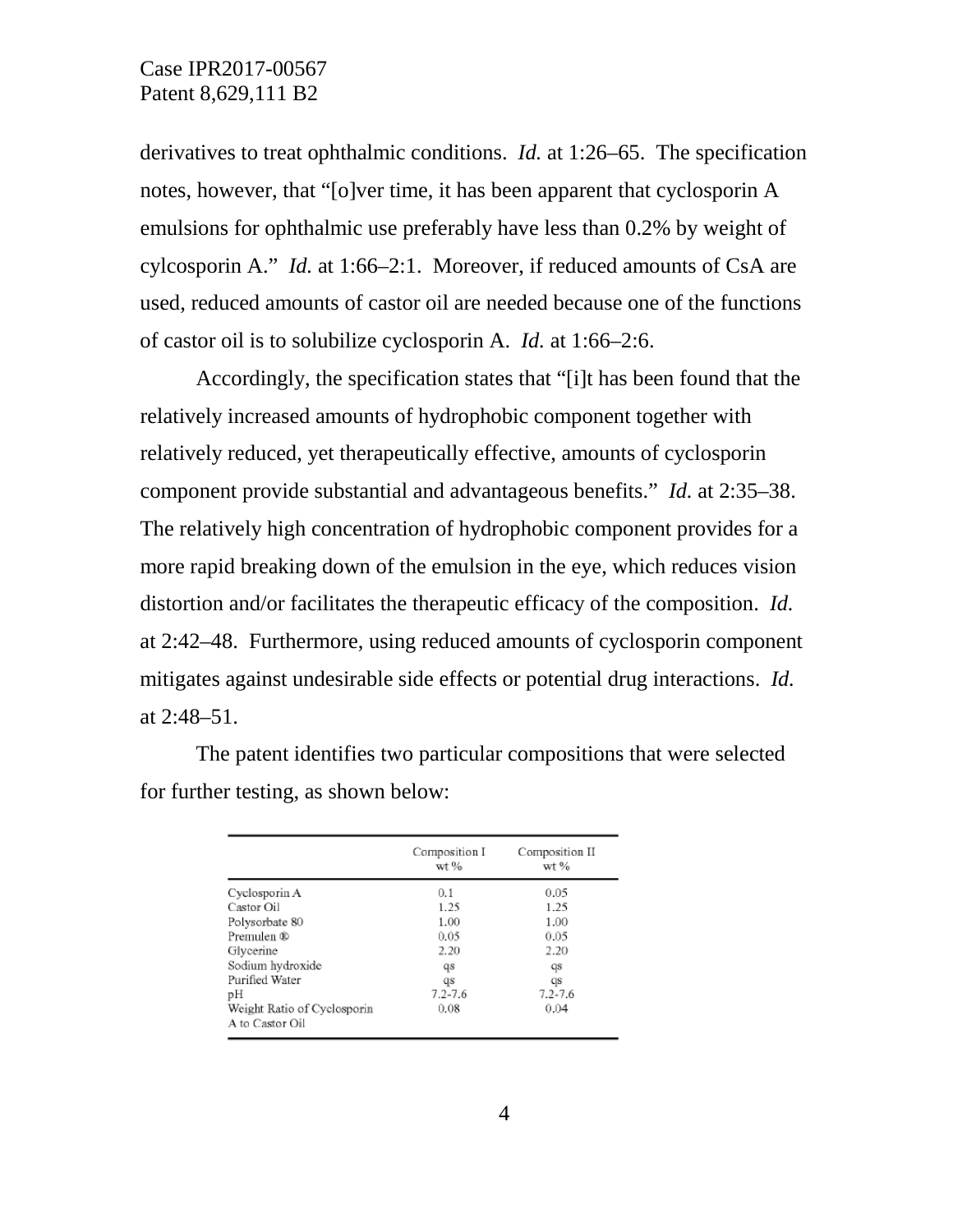*Id.* at 14:20–30. Based on the results of a Phase III clinical study, the specification concludes that "Composition II . . . provides overall efficacy in treating dry eye disease substantially equal to that of Composition I." *Id.* at 14:35–40. The patent indicates that "[t]his is surprising for a number of reasons." *Id.* at 14:41. According to the specification, a reduced concentration of CsA in Composition II would have been expected to result in reduced overall efficacy in treating dry eye disease. *Id.* at 14:49–52. Moreover, although the large amount of castor oil relative to the amount of CsA in Composition II might have been expected to cause increased eye irritation, it was found to be substantially non-irritating in use. *Id.* at 14:52– 57. Accordingly, the specification states that physicians can prescribe Composition II "to more patients and/or with fewer restrictions and/or with reduced risk of the occurrence of adverse events, e.g., side effects, drug interactions and the like, relative to providing Composition I." *Id.* at 15:5–8.

#### *C. Illustrative Claims*

Petitioner challenges claims 1–27 of the '111 patent. Independent claim 1 is illustrative, and is reproduced below:

1. A topical ophthalmic emulsion for treating an eye of a human comprising cyclosporin A in an amount of about 0.05% by weight, polysorbate 80, acrylate/C10-30 alkyl acrylate crosspolymer, water, and castor oil in an amount of about 1.25% by weight;

wherein cyclosporin A is the only peptide present in the topical ophthalmic emulsion.

Independent claims 13 and 18 also recite a topical ophthalmic emulsion comprising CsA in an amount of about 0.05% by weight and castor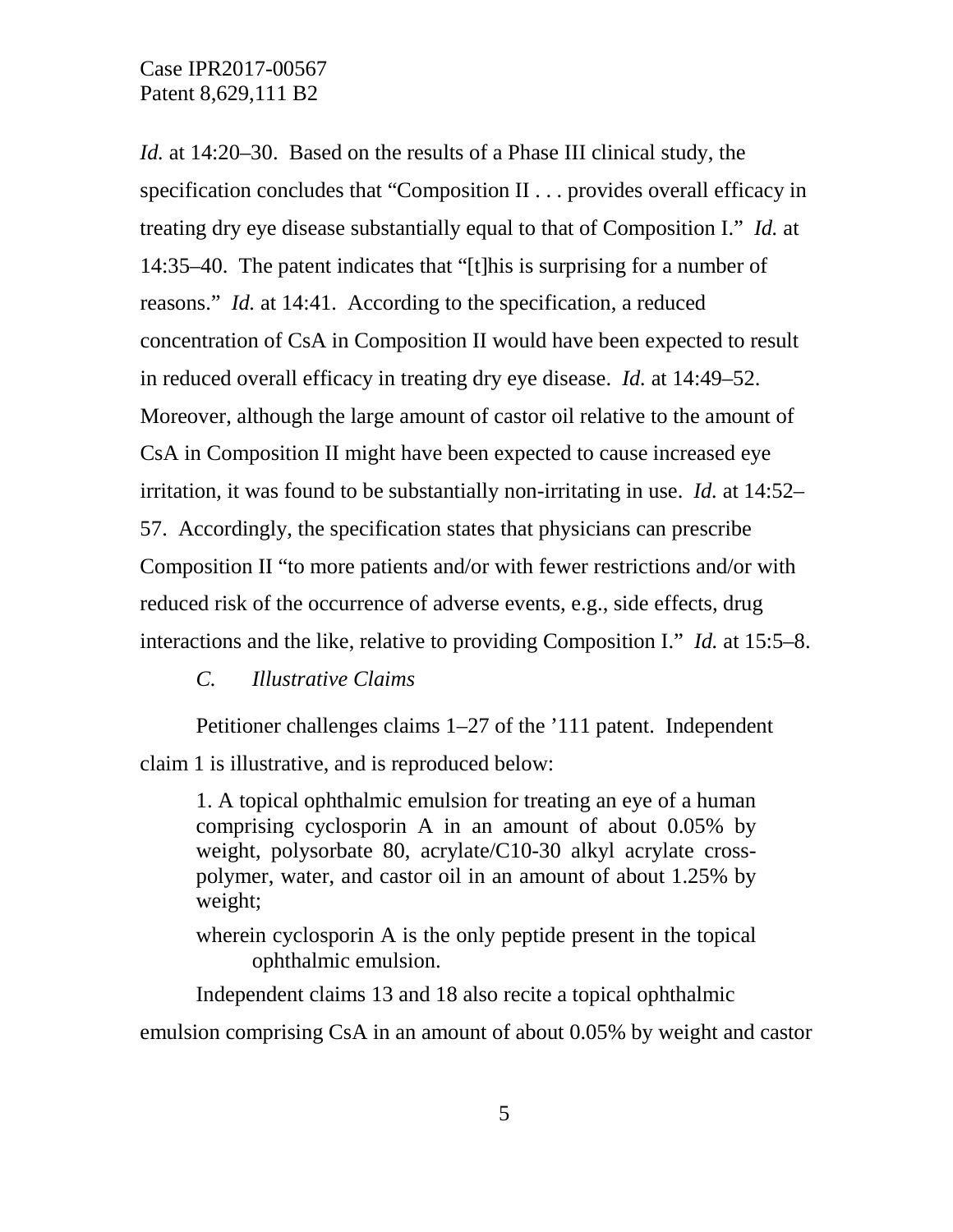oil in an amount of 1.25% by weight, and further specify particular amounts for the other components.

## *D. The Asserted Grounds of Unpatentability*

Petitioner challenges the patentability of the claims of the '111 patent on the following grounds:

| <b>References</b>                               | <b>Basis</b> | <b>Claims challenged</b> |
|-------------------------------------------------|--------------|--------------------------|
| Ding '979 <sup>1</sup>                          | \$102(b)     | $1 - 27$                 |
| Ding '979 and Sall <sup>2</sup>                 | \$103(a)     | $1 - 27$                 |
| Ding '979, Sall, and<br>Acheampong <sup>3</sup> | \$103(a)     | 11 and 16                |

Petitioner further relies upon the declarations of Dr. Peter Kador (Ex.

1002) and Dr. Michael A. Lemp (Ex. 1003).

#### II. ANALYSIS

 $\overline{a}$ 

*A. Motion for Joinder*

Famy Care requests joinder with IPR2016-01128, which was instituted as to claims 1–27 of the '111 patent based on a petition filed by Mylan Pharmaceuticals Inc. ("Mylan").

<span id="page-5-0"></span><sup>&</sup>lt;sup>1</sup> Ding et al., US 5,474,979, issued Dec. 12, 1995 (Ex. 1006).

<span id="page-5-1"></span><sup>2</sup> Sall et al., *Two Multicenter, Randomized Studies of the Efficacy and Safety of Cyclosporine Ophthalmic Emulsion in Moderate to Severe Dry Eye Disease*, 107 OPHTHALMOLOGY 631–39 (2000) (Ex. 1007).

<span id="page-5-2"></span><sup>3</sup> Acheampong et al., *Cyclosporine Distribution into the Conjunctiva, Cornea, Lacrimal Gland, and Systemic Blood Following Topical Dosing of Cyclosporine to Rabbit, Dog, and Human Eyes*, LACRIMAL GLAND, TEAR FILM, AND DRY EYE SYNDROMES 2: BASIC SCIENCE AND CLINICAL RELEVANCE 1001–04 (David A. Sullivan et al. eds., 1998) (Ex. 1008).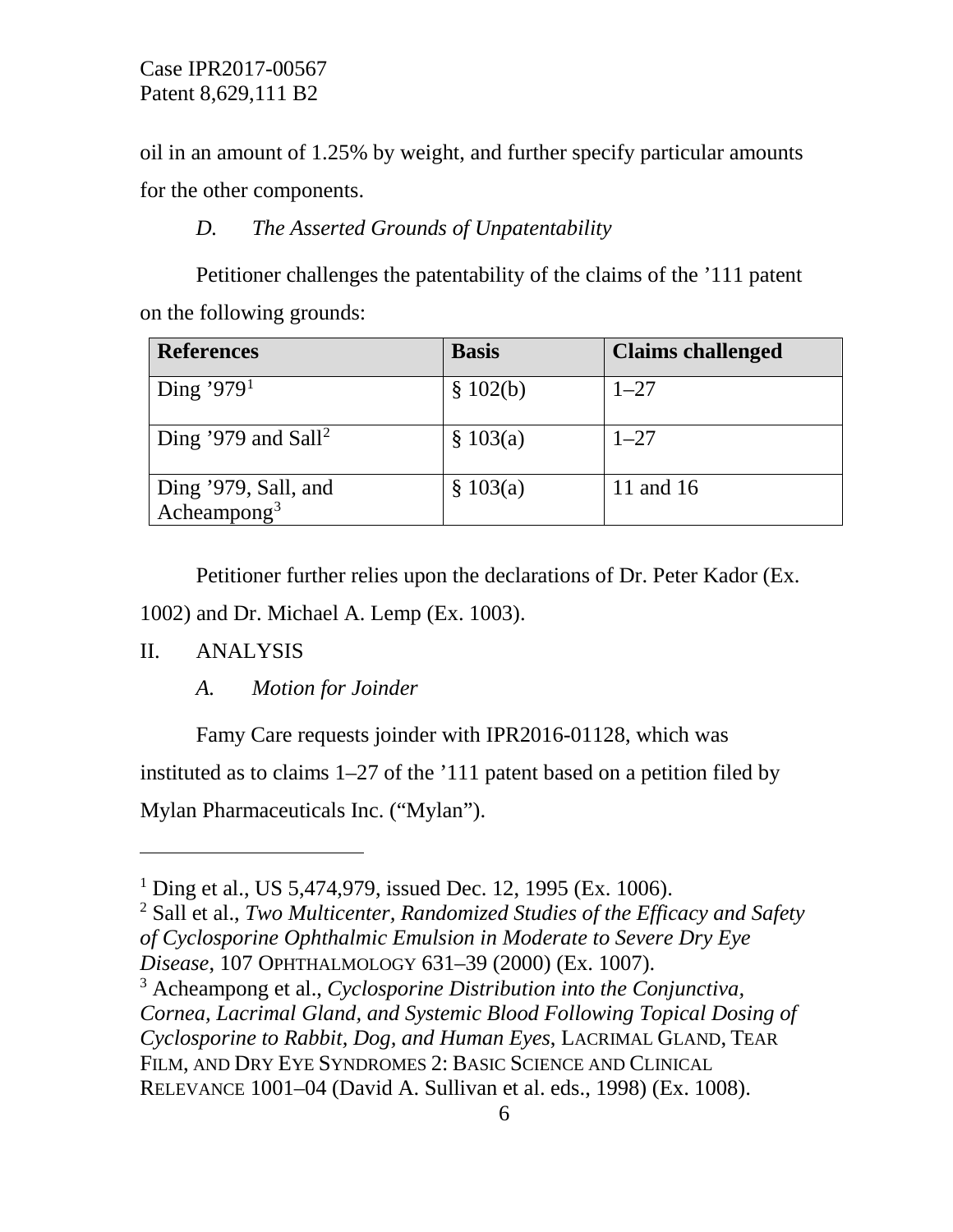Based on authority delegated to us by the Director, we have discretion to join an *inter partes* review to a previously instituted *inter partes* review. 35 U.S.C. § 315(c). Section 315(c) provides, in relevant part, that "[i]f the Director institutes an inter partes review, the Director, in his or her discretion, may join as a party to that inter partes review any person who properly files a petition under section 311." *Id.* When determining whether to grant a motion for joinder we consider factors such as timing and impact of joinder on the trial schedule, cost, discovery, and potential simplification of briefing. *Kyocera Corp. v. SoftView, LLC*, Case IPR2013-00004, slip op. at 4 (PTAB Apr. 24, 2013) (Paper 15).

Although Famy Care's Petition is similar to Mylan's Petition in terms of the patentability challenges presented, it differs in its presentation of arguments. For example, Famy Care relies upon the declarations of Dr. Kador (Ex. 1002) and Dr. Lemp (Ex. 1003) to support its Petition, whereas Mylan relies upon the declaration of Mansoor Amiji, Ph.D. Famy Care also presents additional arguments and evidence regarding secondary considerations that were not presented with Mylan's Petition. Pet. 52–73.

Allergan asserts that there are "significant differences between Famy Care's petition and Mylan's petition." Paper 9, 1. Nevertheless, Allergan indicated that it will not oppose joinder if Famy Care agrees to participate in the joined proceedings under the following conditions:

1. Famy Care agrees to rely solely on Mylan's expert;

2. Famy Care agrees to consolidated briefing subject to the word count limits for a single party except for motions that involve only Famy Care;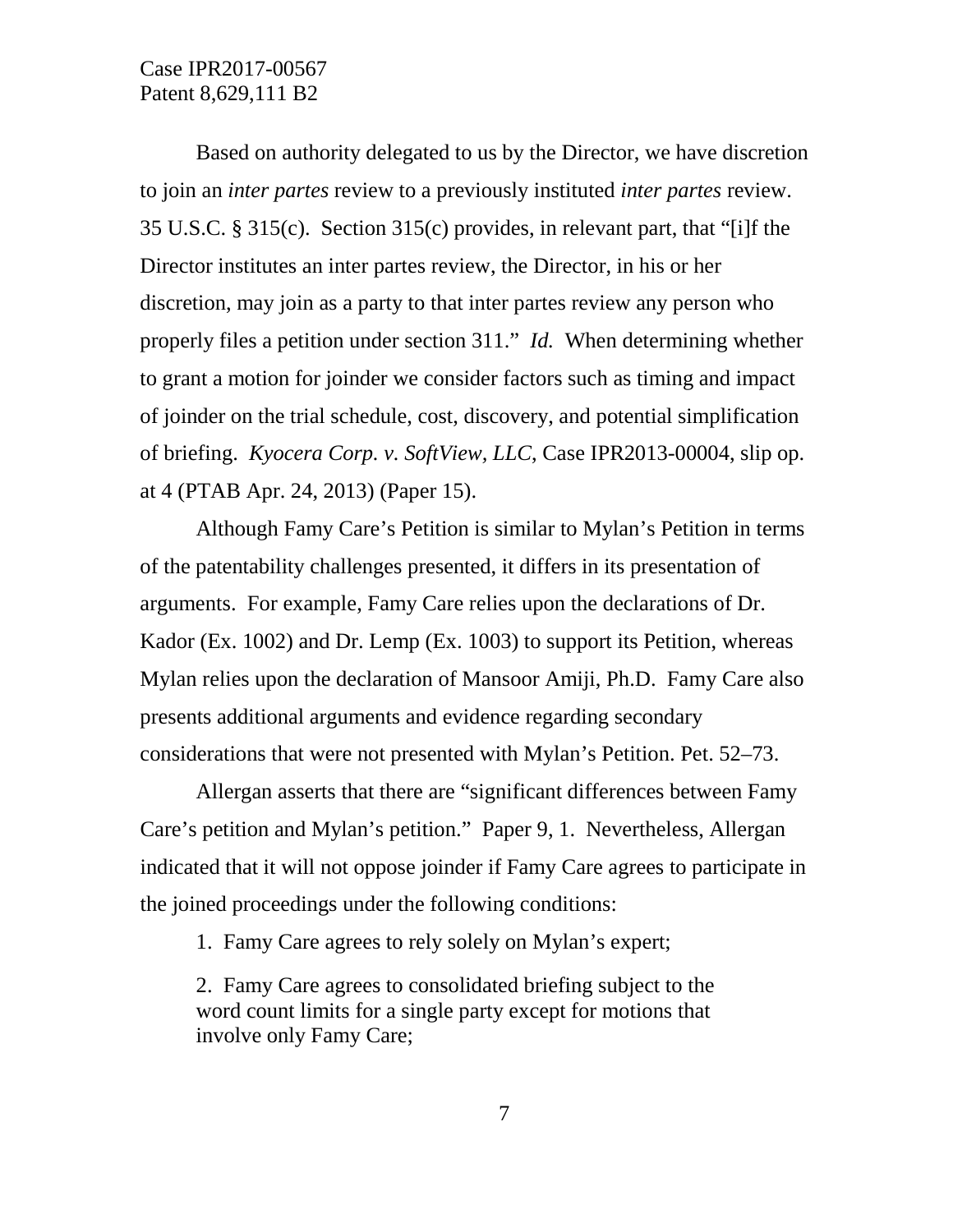3. Famy Care agrees that cross-examination of Patent Owner's witnesses will occur within the timeframe that the rules allot for one party; and

4. Famy Care agrees that Mylan will conduct the oral argument.

Paper 9, 2.

In its Reply in support of the Motion for Joinder, Famy Care indicates that it only agrees to one of Allergan's conditions—to conduct the crossexamination of Patent Owner's witnesses within the timeframe allotted for one party. Paper 10, 1. Famy Care, however, states that it cannot agree to forgo reliance on its expert declarants because its experts "include a distinguished clinician who can provide the Board a valuable perspective on the secondary considerations arguments Allergan leans heavily on." *Id.* at 2–3. Famy Care also asserts that it cannot agree to limit its briefing in the joined proceeding on the basis that it "believes additional briefing, including on its secondary considerations arguments, will give [Famy Care] a fair chance to present its own arguments and aid the Board in considering the instituted grounds." *Id.* at 4. Famy Care only agrees to "consolidate its briefing with Mylan if permitted separate briefing of up to seven pages (including but not limited to arguments on which Mylan lacks standing, or [Famy Care] and Mylan disagree)." *Id.* Finally, with respect to oral arguments, Famy Care agrees to have Mylan argue first, but asserts a right to "present its own arguments (if necessary) only on issues where the Petitioners disagree, or where Mylan has no standing to address, all within the allotted time for one party." *Id.* at 3.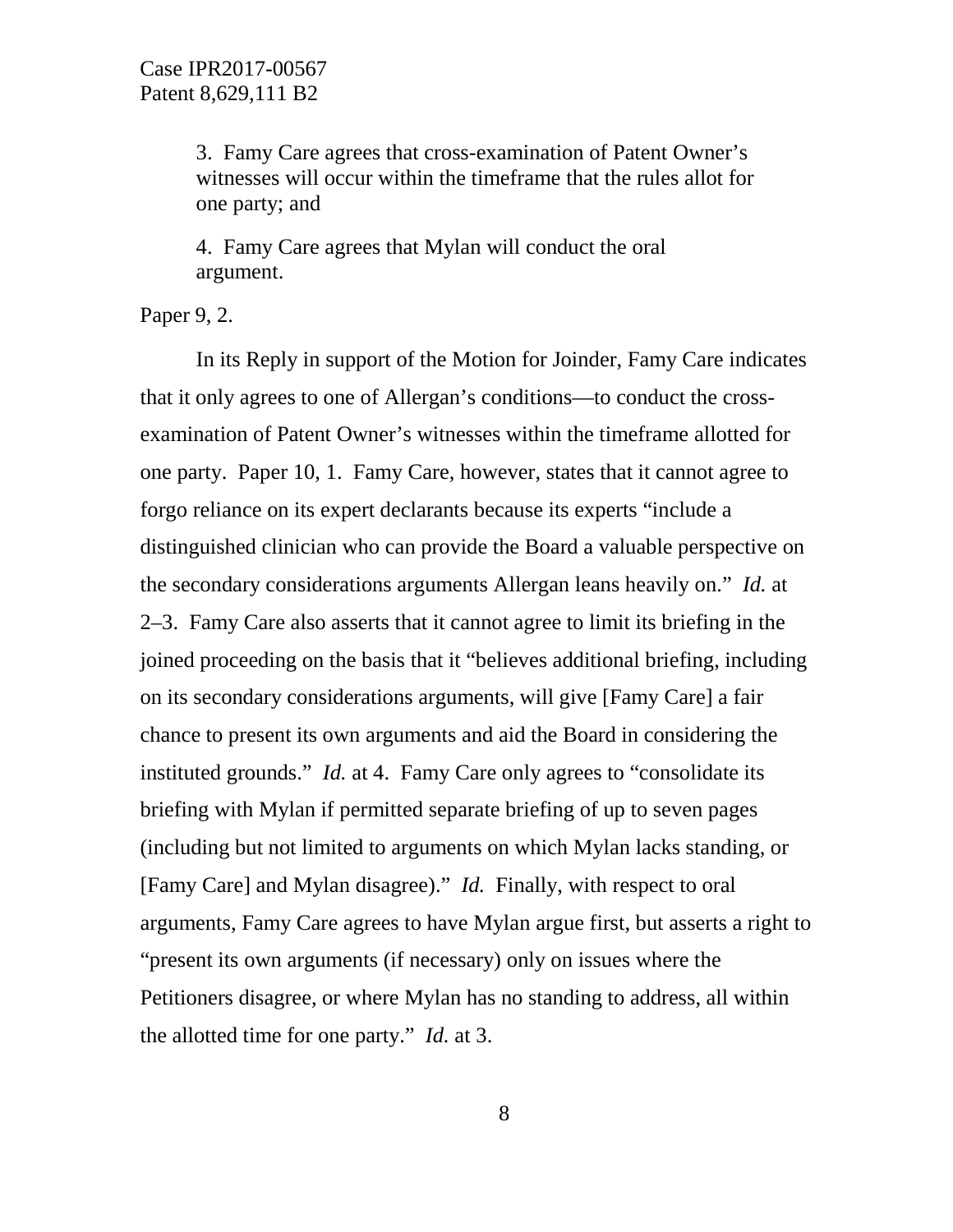Under the circumstances, we determine that joinder of Famy Care to IPR2016-01128 is not appropriate. Famy Care argues that if an *inter partes* review is instituted based on its Petition, "but joinder is denied, Allergan would be compelled to go through duplicative discovery to defend against two IPR petitions, and the Board would be required to consider similar arguments on the same ground twice." *Id.* at 4. As noted above, however, Famy Care does not concede to simply taking a "silent understudy" role with respect to Mylan, and instead seeks the opportunity to present additional arguments, briefing, and evidence, including two additional expert declarations, beyond what is being considered based on Mylan's Petition in IPR2016-01128. Moreover, to the extent that a denial of joinder would result in duplicative proceedings for Allergan, we note that Allergan has opposed joinder in this instance. Accordingly, we determine that joinder under these conditions would not "secure the just, speedy, and inexpensive resolution" of the proceeding. *See* 37 C.F.R. § 42.1(b). Thus, Famy Care's Motion for Joinder is denied.

Having determined that joinder is not appropriate, we now consider Famy Care's Petition on the merits.

#### *B. Person of Ordinary Skill in the Art*

Petitioner asserts that as of September 15, 2003, a person of ordinary skill in the art would likely have had "some combination of: (a) knowledge regarding designing and preparing products intended for ocular administration; and/or (b) the ability to understand results and findings presented or published by others in the field." Pet. 10 (citing Ex. 1002 ¶ 56, Ex. 1003 ¶¶ 71–72). Petitioner further contends that this person typically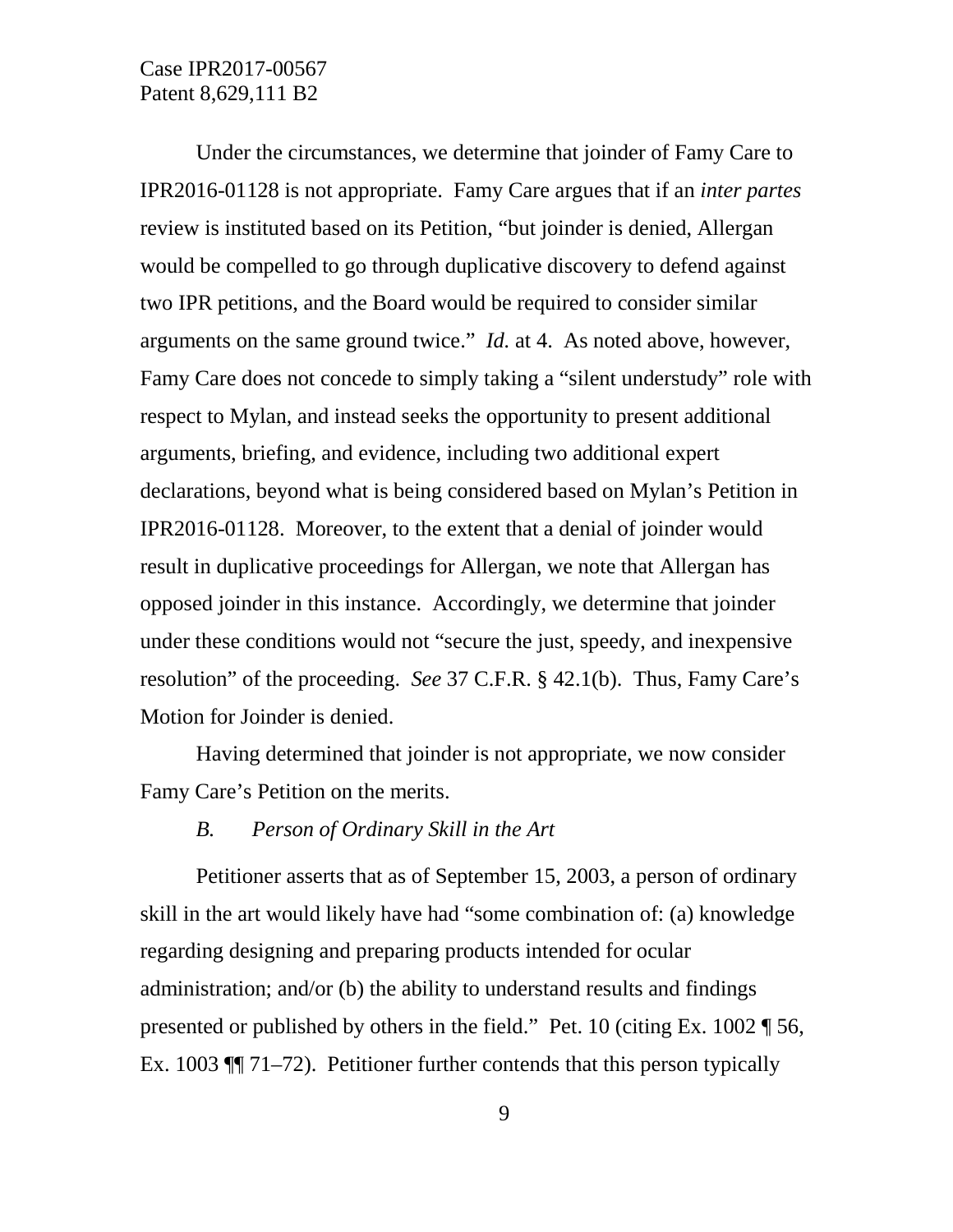would have an advanced degree, such as a medical degree, or a Ph.D. in organic chemistry, pharmaceutical chemistry, medicinal chemistry, pharmaceutics, physical pharmacy, or a related field, or less education but considerable professional experience in these fields. *Id.*

On this record, we adopt Petitioner's definition of the level of ordinary skill in the art. We further note that the prior art itself demonstrates the level of skill in the art at the time of the invention. *See Okajima v. Bourdeau*, 261 F.3d 1350, 1355 (Fed. Cir. 2001) (explaining that specific findings regarding ordinary skill level are not required "where the prior art itself reflects an appropriate level and a need for testimony is not shown") (quoting *Litton Indus. Prods., Inc. v. Solid State Sys. Corp*., 755 F.2d 158, 163 (Fed. Cir. 1985)).

#### *C. Claim Construction*

In an *inter partes* review, the Board interprets claim terms in an unexpired patent according to the broadest reasonable construction in light of the specification of the patent in which they appear. 37 C.F.R. § 100(b); *Cuozzo Speed Techs., LLC v. Lee*, 136 S. Ct. 2131, 2142 (2016) (affirming applicability of broadest reasonable construction standard to *inter partes* review proceedings). Under that standard, and absent any special definitions, we generally give claim terms their ordinary and customary meaning, as would be understood by one of ordinary skill in the art at the time of the invention. *See In re Translogic Tech., Inc.*, 504 F.3d 1249, 1257 (Fed. Cir. 2007). Any special definitions for claim terms must be set forth with reasonable clarity, deliberateness, and precision. *See In re Paulsen*, 30 F.3d 1475, 1480 (Fed. Cir. 1994).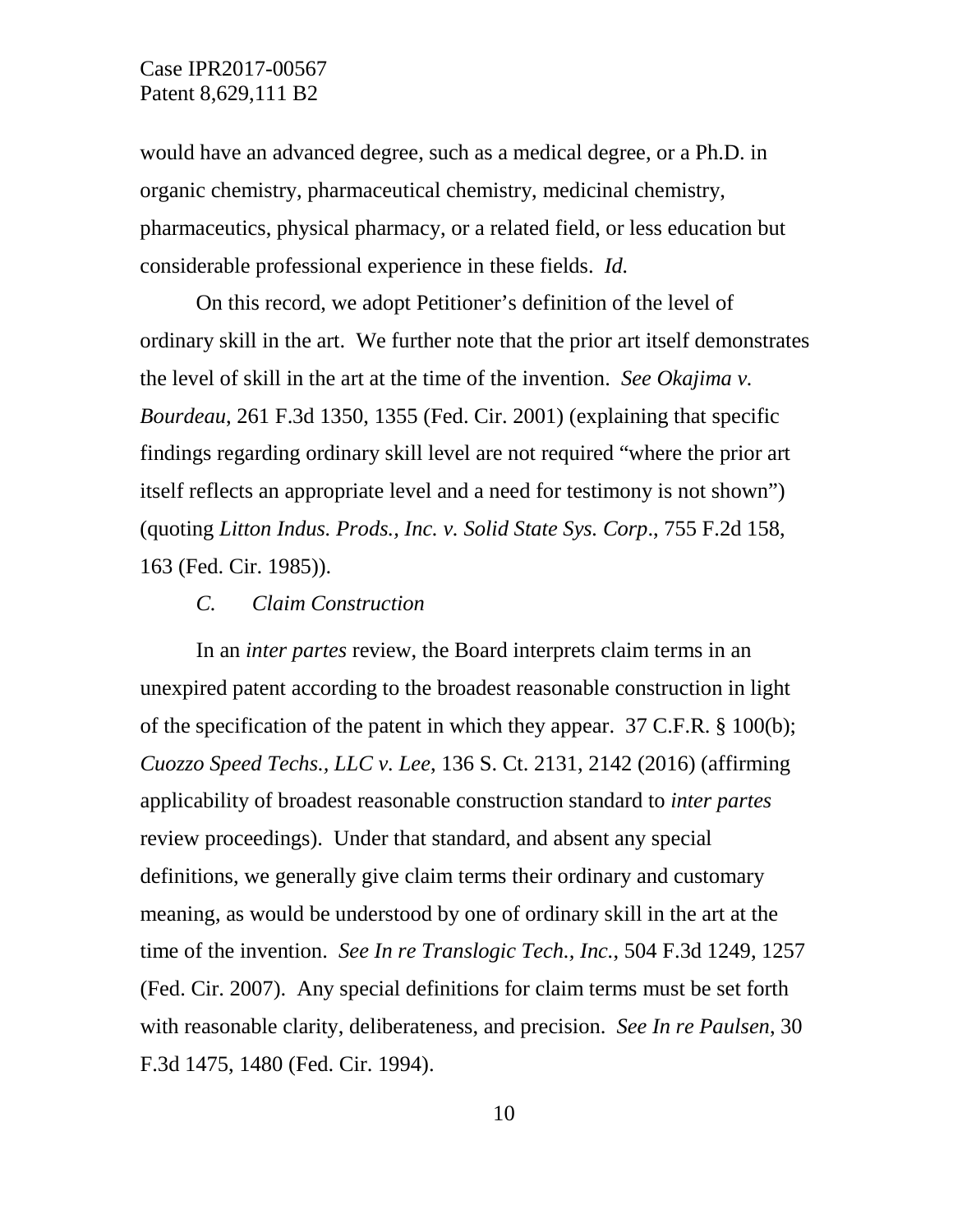## *1. "effective"/"therapeutically effective"*

Dependent claims 20-27 state the emulsion is "therapeutically effective" in increasing tear production, treating dry eye disease or treating KCS, while dependent claim 17 recites that the emulsion is "effective" in treating KCS. Petitioner contends that the broadest reasonable interpretations of these "effective" clauses do not limit the claim scope because they merely recite intended results of the emulsion. Pet. 17. Petitioner asserts that because the plain meaning of the word "therapeutic" includes palliative as well as curative treatments, the broadest reasonable interpretation of the term includes "an emulsion effective to increase tear production or reduce symptoms." *Id.* at 18 (citing Ex. 1002 ¶74; Ex. 1003 ¶¶ 77–81; Ex. 1022, 7).

At this stage of the proceeding, we are persuaded that Petitioner's arguments and evidence support the broadest reasonable interpretation in light of the specification, and find that "effective," "therapeutically effective," and similar terms encompass both palliative and curative treatments of dry eye disease/KCS.

## *2. Remaining Claim Terms*

Petitioner proposes constructions for a number of additional claim terms. At this stage of the proceeding, we determine it is unnecessary to expressly construe any other claim terms for purposes of this Decision. *See Wellman, Inc. v. Eastman Chem. Co.*, 642 F.3d 1355, 1361 (Fed. Cir. 2011) ("[C]laim terms need only be construed 'to the extent necessary to resolve the controversy.'") (quoting *Vivid Techs., Inc. v. Am. Sci. & Eng'g, Inc*., 200 F.3d 795, 803 (Fed. Cir. 1999)).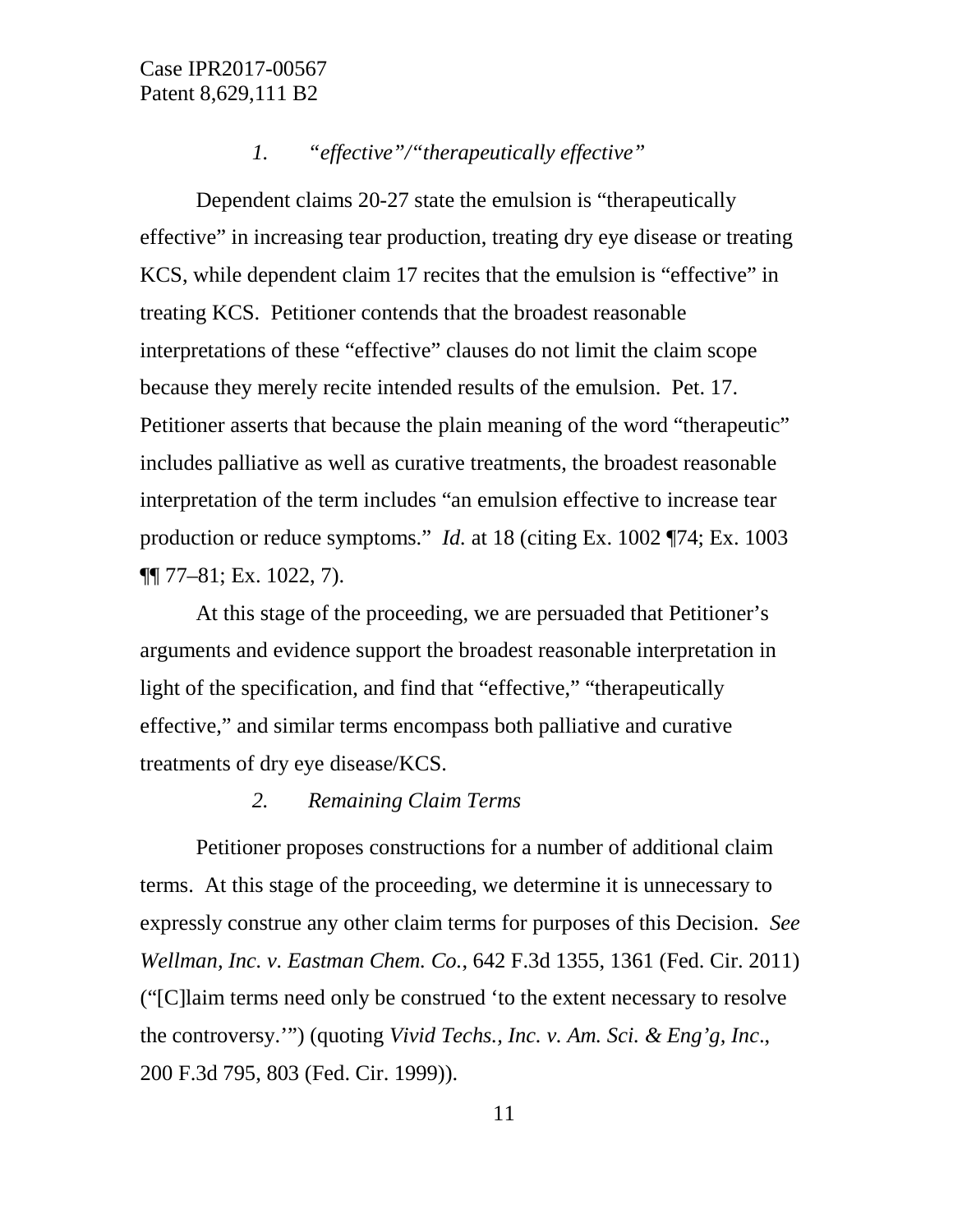#### *D. Content of the Prior Art*

Petitioner relies upon the following prior art in its challenges.

*1. Ding '979 (Ex. 1006)*

Ding '979, assigned to Patent Owner, relates to ophthalmic emulsions including cyclosporin, castor oil, and polysorbate 80 that have a high comfort level and low irritation potential. Ex. 1006, cover, 1:4–9. Ding '979 explains that cyclosporins have "known immunosuppressant activity" and have been found "effective in treating immune medicated keratoconjunctivitis sicca (KCS or dry eye disease) in a patient suffering therefrom." *Id.* at 1:10–16. Although the solubility of cyclosporins in water is extremely low, cyclosporins have some solubility in oily preparations containing higher fatty acid glycerides such as castor oil. *Id.* at 1:40–41, 2:39–42. Ding '979 notes, however, that formulations with a high concentration of oils have several drawbacks, including exacerbation of the symptoms of dry eyes and low thermodynamic activity of cyclosporin, which leads to poorer drug bioavailability. *Id.* at 2:42–57. Accordingly, Ding '979 "is directed to an emulsion system which utilizes higher fatty acid glycerides but in combination with polysorbate 80 which results in an emulsion with a high comfort level and low irritation potential suitable for delivery of medications to sensitive areas such as ocular tissues." *Id.* at  $2:65 - 3:3$ .

Ding '979 discloses that the preferable weight ratio of CsA to castor oil is below 0.16, and more preferably between 0.12 and 0.02. *Id.* at 3:15– 20. Specifically, Ding '979 discloses several compositions as Example 1, shown below: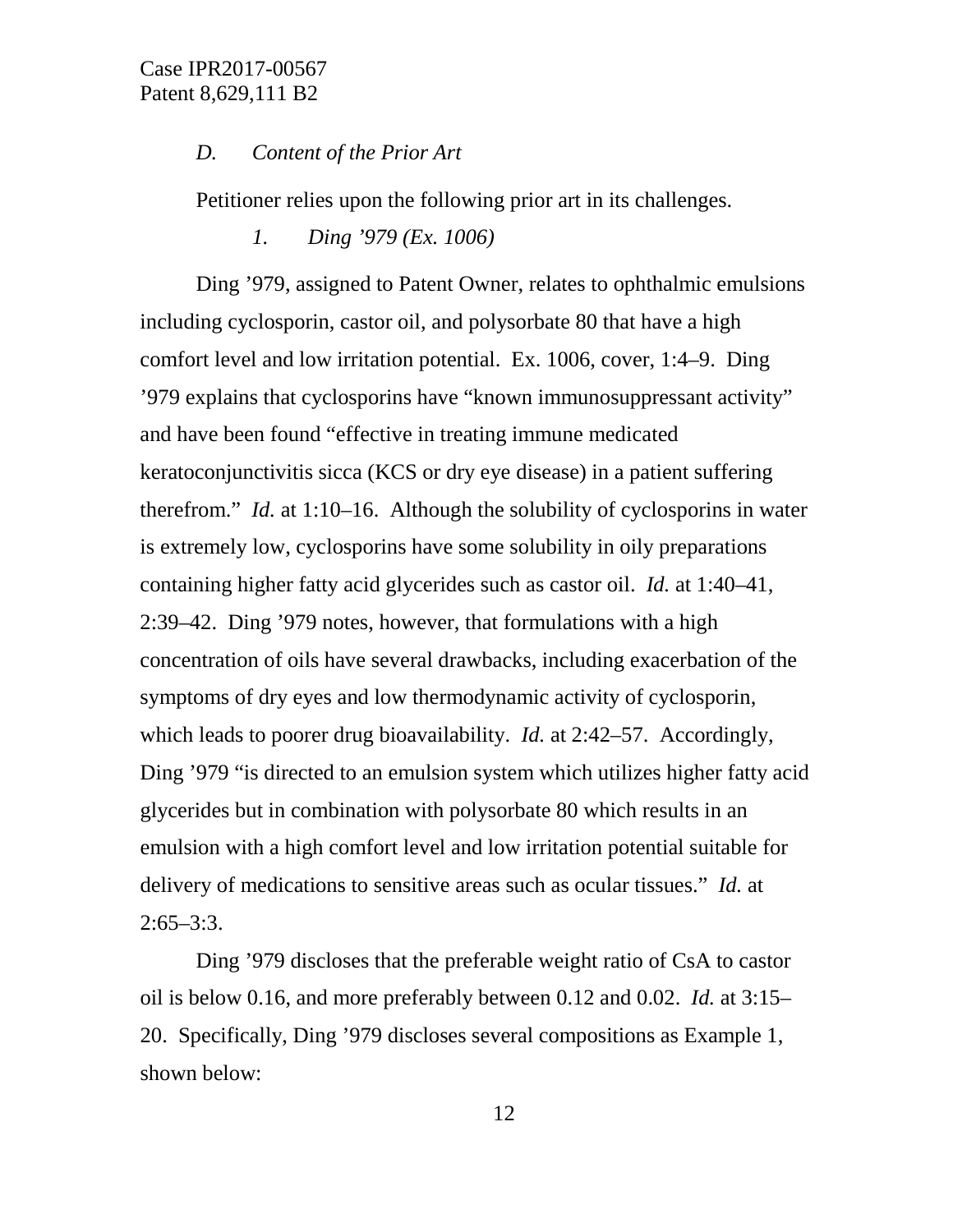|                | Example 1   |             |             |             |             |  |
|----------------|-------------|-------------|-------------|-------------|-------------|--|
|                | A           | в           | C           | D           | Е           |  |
| Cyclosporin A  | 0.40%       | 0.20%       | 0.20%       | 0.10%       | 0.05%       |  |
| Castor oil     | 5.00%       | 5.00%       | 2.50%       | 1.25%       | 0.625%      |  |
| Polysorbate 80 | 1.00%       | 1.00%       | 1.00%       | 1.00%       | 1.00%       |  |
| Pemulen ®      | 0.05%       | 0.05%       | 0.05%       | 0.05%       | 0.05%       |  |
| Glycerine      | 2.20%       | 2.20%       | 2.20%       | 2.20%       | 2.20%       |  |
| <b>NaOH</b>    | qs          | qs          | qs          | qs          | qs          |  |
| Purified water | qs          | qs          | qs          | qs          | qs          |  |
| pН             | $7.2 - 7.6$ | $7.2 - 7.6$ | $7.2 - 7.6$ | $7.2 - 7.6$ | $7.2 - 7.6$ |  |

*Id.* at 4:32–43. Example 1 identifies compositions A through E, which contain varying amounts of CsA, castor oil, polysorbate 80, Pemulen®(an acrylate/C10-30 alkyl acrylate cross-polymer), glycerine, sodium hydroxide, and purified water at a pH range of 7.2–7.6. *Id.* According to Ding '979, the formulations of Example 1 was "made for treatment of keratoconjunctivitis sicca (dry eye) syndrome)." *Id.* at 5:10–12.

#### *2. Sall (Ex. 1007)*

Sall describes the results of two identical clinical trials—supported by a grant from Patent Owner—in which patients were treated twice daily with either CsA 0.05% or 0.1% ophthalmic emulsions or vehicle for six months. Ex. 1007, Abstract, 631. The study sought to compare the efficacy and safety of CsA 0.05% and 0.1% to vehicle in patients with moderate to severe dry eye disease. *Id.* Sall found that topical treatment with either CsA 0.05% or 0.1% resulted in significantly greater improvements than vehicle treatment in two objective signs of dry eye disease. *Id.* at 637. Sall also found that treatment with CsA 0.05% resulted in significantly greater improvements in several subjective parameters. *Id.* Sall also found that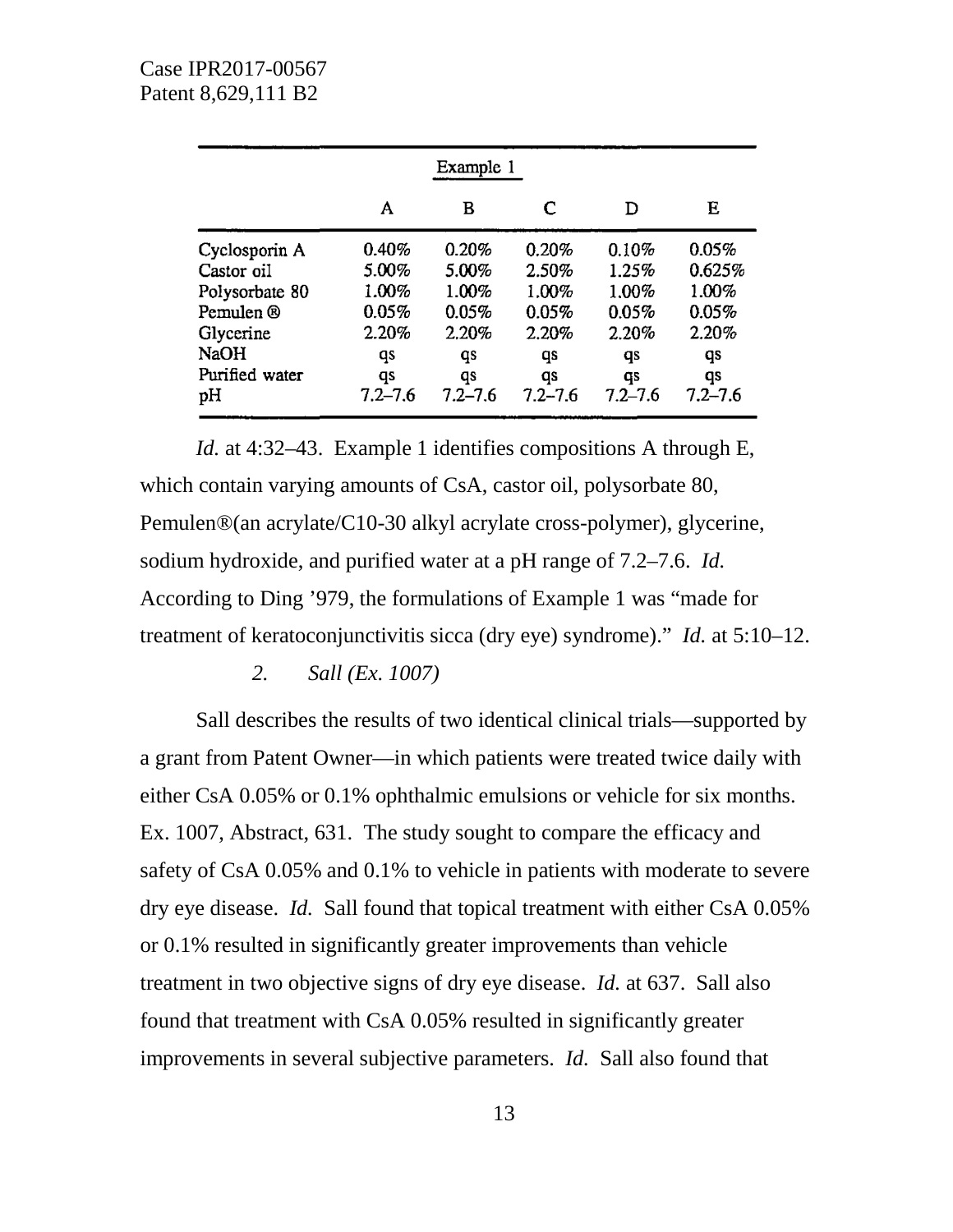trough blood concentrations of CsA were undetectable in all samples of CsA 0.05%, whereas CsA was quantifiable in only six samples for six different patients in the CsA 0.1% group. *Id.*

Sall notes that the only treatments available for dry eye disease are palliative in nature. *Id.* at 638. In light of the results of the study, Sall states that it "represents the first therapeutic treatment specifically for dry eye disease and a significant breakthrough in the management of this common and frustrating condition." *Id.*

#### *3. Acheampong (Ex. 1008)*

Acheampong describes a study by Patent Owner as part of its evaluation of the clinical efficacy of 0.05%–0.4% cyclosporin emulsion for the treatment of immuno-inflammatory eye diseases such as dry eye syndrome. Ex. 1008, 1001. Acheampong describes the results of its research to determine the ocular tissue distribution of cyclosporin in rabbits and dogs, and to compare tissue concentrations in rabbits, dogs, and humans after topical administration. *Id.*

In the study of humans, the subjects with dry eye disease received an eyedrop of vehicle or 0.05%, 0.1%, 0.2%, or 0.4% cyclosporin emulsions twice daily for 12 weeks. *Id.* at 1002. Blood samples were collected from all subjects at morning troughs after 1, 4, and 12 weeks of dosing, and from certain subjects at 1, 2, and 4 hours after the last dose at week 12. *Id.* Acheampong found that the human blood cyclosporin A concentrations were less than 0.2 ng/ml for each emulsion, which is lower than the 20-100 ng/ml blood trough concentration used for monitoring the safety of patients receiving systemic cyclosporin therapy. *Id.* at 1004.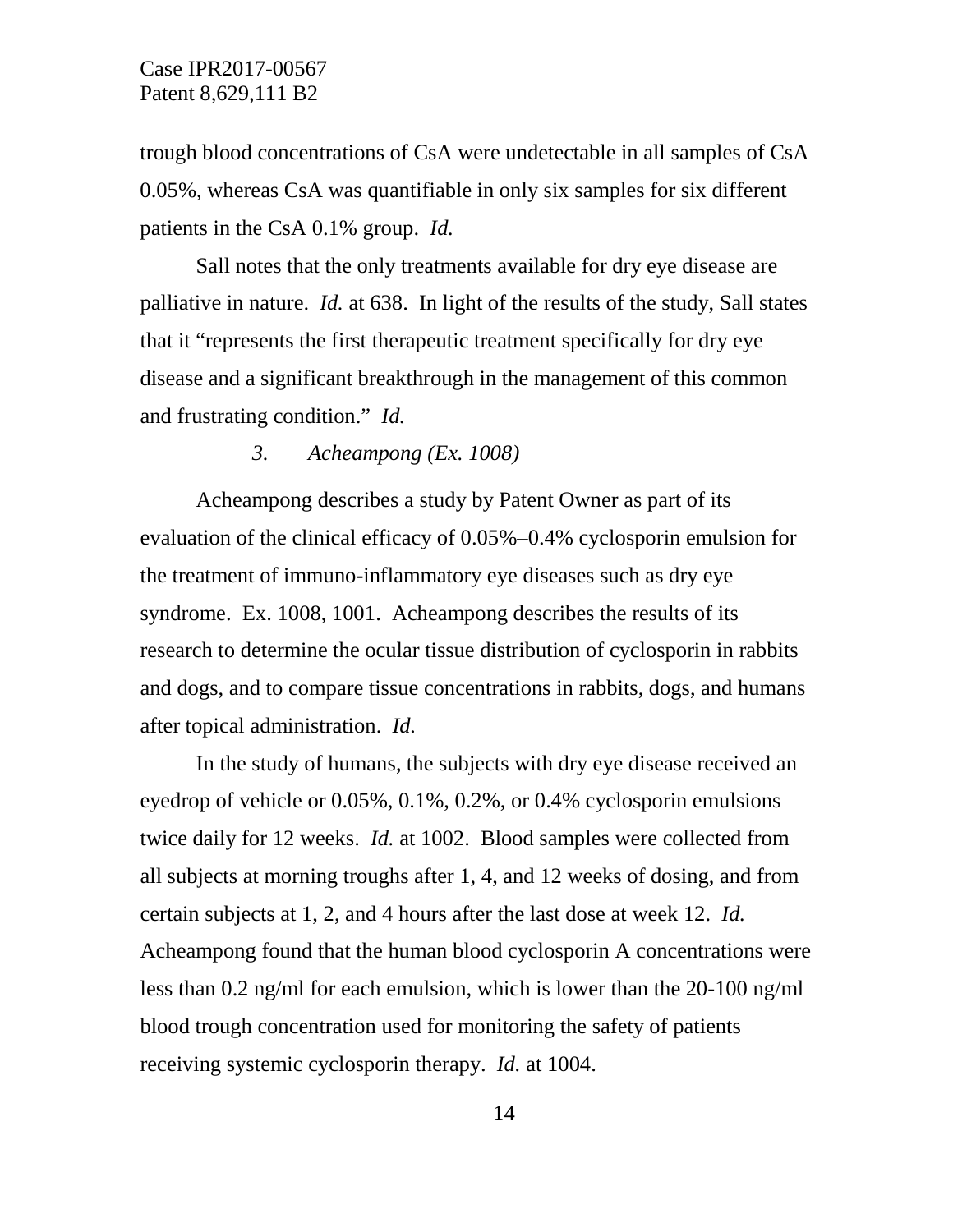#### *E. Anticipation of Claims 1–27 by Ding '979*

Petitioner contends that claims 1−27 of the '111 patent are anticipated by Ding '979. Pet. 26−38. In support of its assertion that Ding '979 teaches each element of the challenged claims, Petitioner sets forth the teachings of Ding '979 discussed above. Petitioner also provides a claim chart including citations to Ding '979. *Id.* at 19–25.

We recognize that Ding '979 does not disclose the specific composition of the challenged claims having 0.05% by weight CsA, 1.25% by weight castor oil, polysorbate 80, and an acrylate/C10-30 alkyl acrylate polymer. However, Ding '979 discloses five specific compositions having the following CsA/castor oil ratios: 0.40%/5.00% (Sample A), 0.20%/5.00% (Sample B), 0.20%/2.50% (Sample C), 0.10%/1.25% (Sample D), and 0.05%/0.625% (Sample E). Ex. 1006, 4:30−45. With respect to the CsA and castor oil elements, Petitioner points out that Example 1E of Ding '979 specifically uses 0.05% CsA, and that Example 1D specifically uses 1.25% castor oil. Pet. 27 (citing Ex. 1006, 4:33–43). Additionally, Ding '979 discloses that the weight ratio of CsA to castor oil is below 0.16 and preferably between 0.12 and 0.02. Ex. 1006, 3:15−20. A composition containing 0.05% cyclosporin/1.25% castor oil yields a weight ratio of cyclosporin to castor oil of 0.04, which falls within the range disclosed in Ding '979.

The primary issue presented is whether one skilled in the art would "at once envisage" the claimed composition based on the ratio range and examples disclosed in Ding '979. *See Kennametal, Inc. v. Ingersoll Cutting Tool Co.*, 780 F.3d 1376, 1381 (Fed. Cir. 2015) ("[A] reference can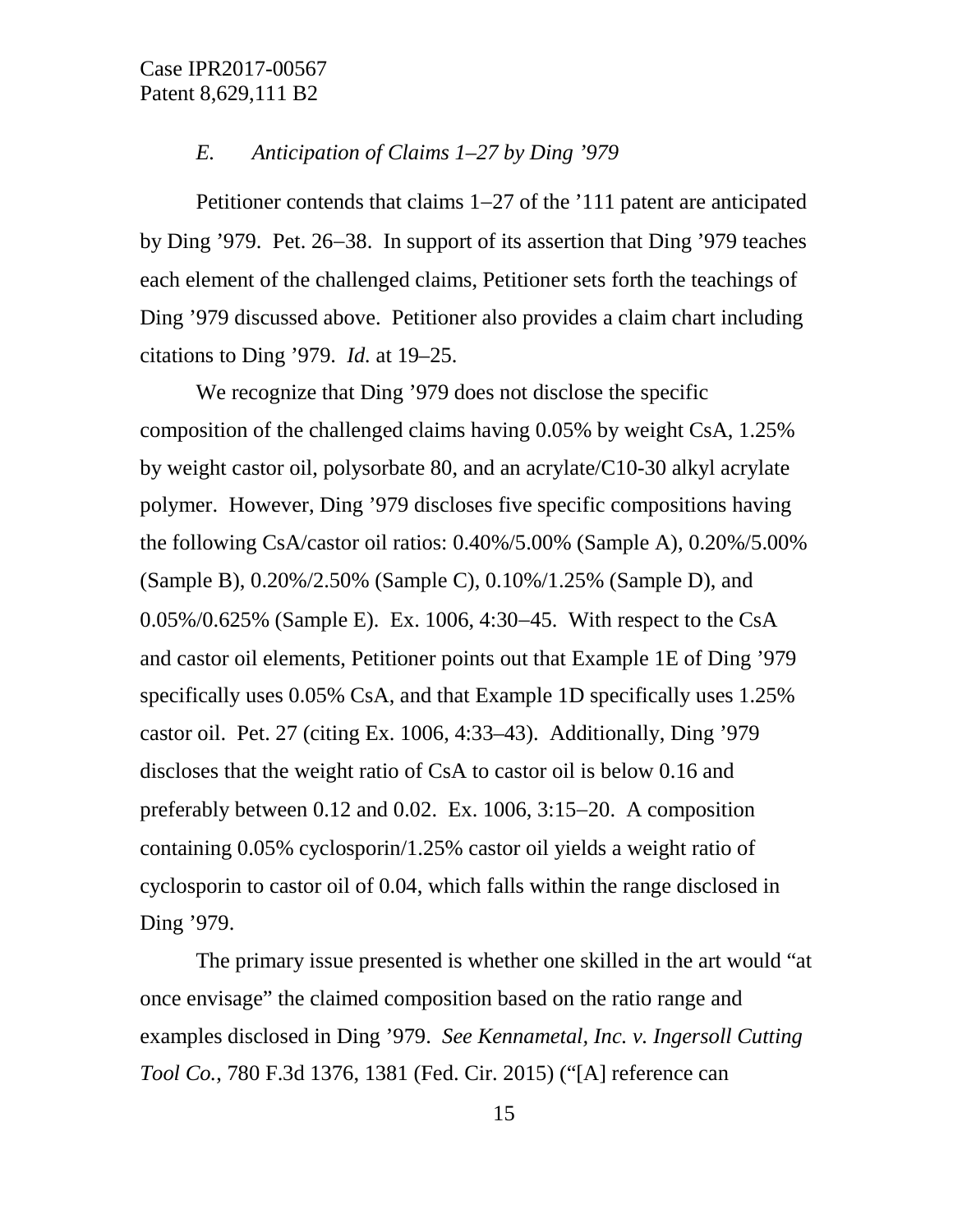anticipate a claim even if it 'd[oes] not expressly spell out' all the limitations arranged or combined as in the claim, if a person of skill in the art, reading the reference, would 'at once envisage' the claimed arrangement or combination."). Here, based on the current record, Petitioner has demonstrated a reasonable likelihood of showing that the skilled artisan would have at once envisaged a combination that includes about 0.05% CsA and about 1.25% castor oil based on Ding '979. Furthermore, on the present record, there is insufficient evidence demonstrating the criticality of the claimed amounts or any difference in the claimed emulsion where CsA and castor oil are present across the range disclosed in the prior art. *See ClearValue, Inc. v. Pearl River Polymers, Inc.*, 668 F.3d 1340, 1345 (Fed. Cir. 2012) (explaining the importance of establishing the criticality of a claimed range to the claimed invention in order to avoid anticipation by a prior art reference disclosing a broader range); *see also Ineos USA LLC v. Berry Plastics Corp*., 783 F.3d 865, 870 (Fed. Cir. 2015) (finding that patentee failed to establish that certain properties would differ if range from prior art patent was substituted for range of limitation); *OSRAM Sylvania, Inc. v. Am. Induction Techs., Inc*., 701 F.3d 698, 705−06 (Fed. Cir. 2012) (emphasizing that "how one of ordinary skill in the art would understand the relative size of a genus or species in a particular technology is of critical importance").

Accordingly, on the current record, we determine that there is a reasonable likelihood that Petitioner would prevail in demonstrating the unpatentability of claims 1−27 as anticipated by Ding '979.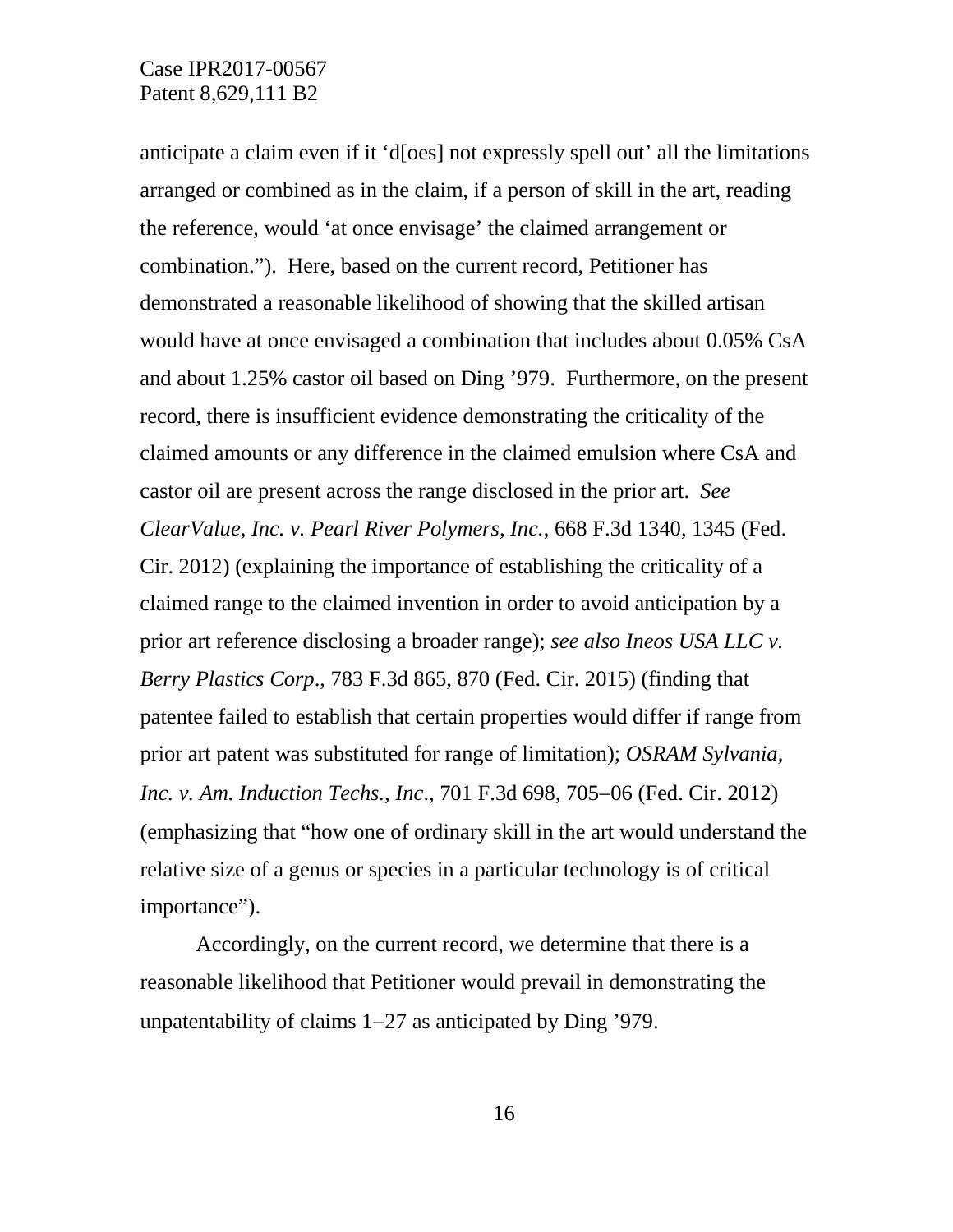## *F. Obviousness of Claims 1–27 Over the Combination of Ding '979 and Sall*

Petitioner contends that claims 1–27 are rendered obvious by the combined teachings of Ding '979 and Sall. Pet. 38–50. The primary issue before us is whether it would have been obvious to use the particular concentrations of 0.05% CsA and 1.25% castor oil recited in the challenged claims.

As noted above, Ding '979 specifically identifies examples that include 0.05% CsA and 1.25% castor oil, albeit not as part of the same composition. Ex. 1006, 4:32–43. Petitioner contends, however, that the skilled artisan would have looked to Sall's teachings regarding 0.05% and 0.10% CsA emulsions in formulating a topical emulsion for dry eye treatment. Pet. 39. (citing Ex. 1007, 1; Ex. 1002 ¶ 212; Ex. 1003 ¶¶ 112– 118).

Upon consideration of the arguments set forth in the Petition, we conclude that Petitioner has shown a reasonable likelihood that a skilled artisan would have found it obvious to make the castor oil concentration in the emulsion to reach the claimed amount of 1.25% by balancing the need to minimize any undesirable effects associated with castor oil used at an excessive concentration with the desire to take advantage of the "substantial palliative benefits" of castor oil for the treatment of dry eye. Pet. 40; Ex. 1007, 1. *See In re Peterson*, 315 F.3d 1325, 1330 (Fed. Cir. 2003) ("The normal desire of scientists or artisans to improve upon what is already generally known provides the motivation to determine where in a disclosed set of percentage ranges is the optimum combination of percentages."); *In re*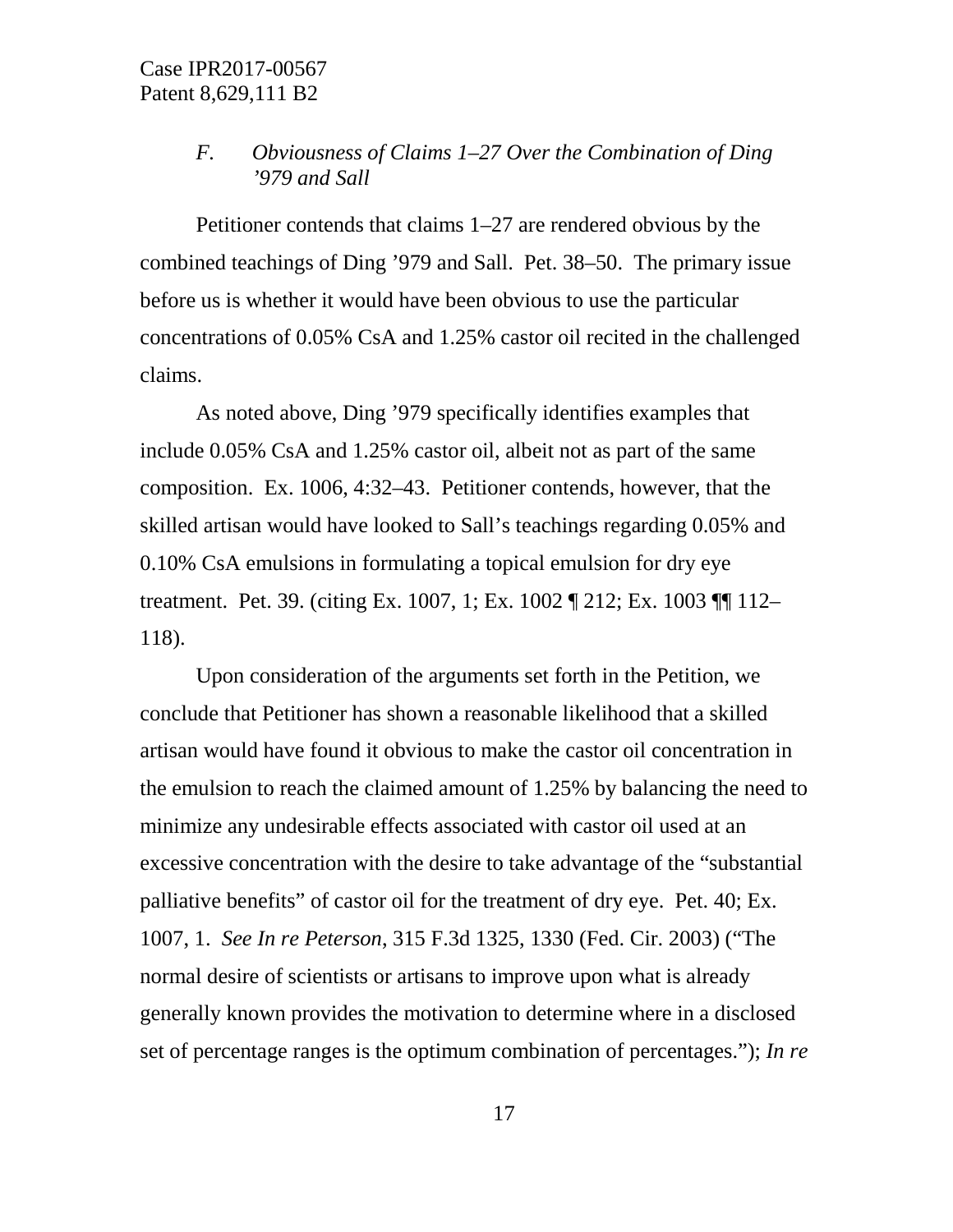*Boesch*, 617 F.2d 272, 276 (CCPA 1980) ("[D]iscovery of an optimum value of a result effective variable in a known process is ordinarily within the skill of the art." (citations omitted)).

Thus, based on the arguments presented and evidence of record, we determine that Petitioner has demonstrated a reasonable likelihood that it will prevail in showing that claims 1–27 are obvious over the teachings of Ding '979 and Sall.

## *G. Obviousness of Claims 11 and 16 Based on Ding '979, Sall, and Acheampong*

Petitioner asserts that claims 11 and 16 are unpatentable as obvious over Ding '979, Sall, and Acheampong. Pet. 50–52. .

Claims 11 and 16 depend directly from claims 1 and 13 and further recite as follows: "wherein, when the topical ophthalmic emulsion is administered to an eye of a human in an effective amount in treating dry eye, the blood of the human has substantially no detectable concentration of cyclosporin A." Petitioner asserts that Acheampong teaches that an emulsion with 0.05% CsA resulted in no detectable CsA in the blood at "peak" or "trough" levels. *Id.* at 51 (citing Ex. 1008, Table 1). Petitioner further asserts that "Acheampong and Sall together give the ordinary-skilled artisan a reasonable expectation of success that administering a 0.05% CsA/ 1.25% castor oil emulsion will yield 'substantially no detectable concentration of cyclosporin A' in the blood." *Id.* (citing Ex. 1002 ¶ 244; Ex.  $1003 \text{ } \text{T} 143 - 46$ .

Based on the arguments presented and evidence of record, we determine that Petitioner has demonstrated a reasonable likelihood that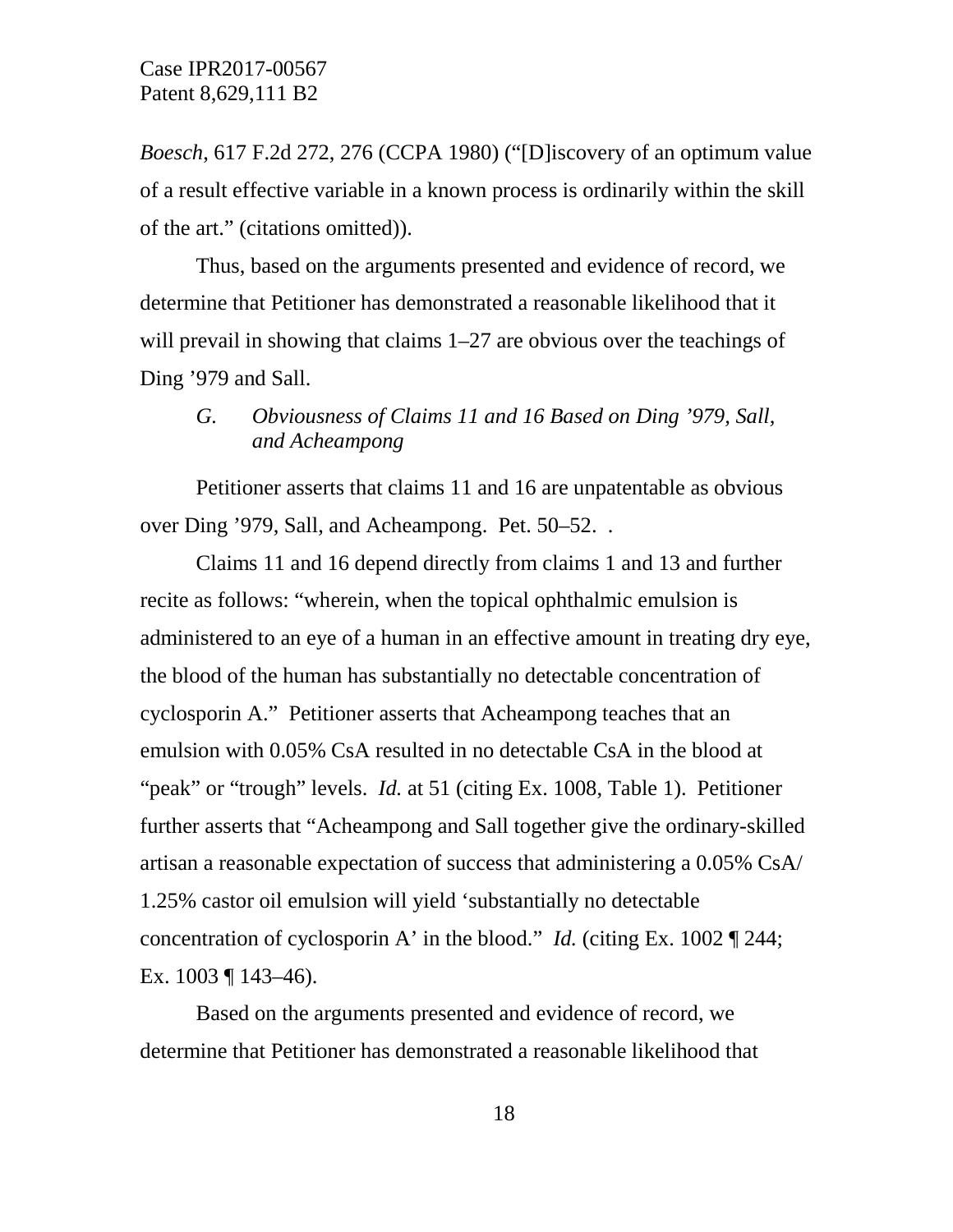claims 11 and 16 are obvious over the teachings of Ding '979, Sall, and Acheampong.

#### III. CONCLUSION

We conclude that Petitioner has established a reasonable likelihood of prevailing on its assertions that claims 1–27 of the '111 patent are unpatentable as anticipated and/or obvious.

At this stage of the proceeding, the Board has not made a final determination as to the patentability of any challenged claim or the construction of any claim term. Thus, our view with regard to any conclusion reached in the foregoing could change upon consideration of Patent Owner's merits response and upon completion of the current record.

IV. ORDER

Accordingly, it is

ORDERED that trial is instituted in IPR2017-00567 on the following grounds:

A. Claims 1–27 as anticipated by Ding '979;

B. Claims 1–27 as obvious over Ding '979 and Sall;

C. Claims 11 and 16 as obvious over Ding '979, Sall, and Acheampong;

FURTHER ORDERED that pursuant to 35 U.S.C. § 314(c) and 37 C.F.R. § 42.4, notice is hereby given of the institution of a trial commencing on the entry date of this decision; and

FURTHER ORDERED that Famy Care's Motion for Joinder with IPR2016-01128 is *denied*.